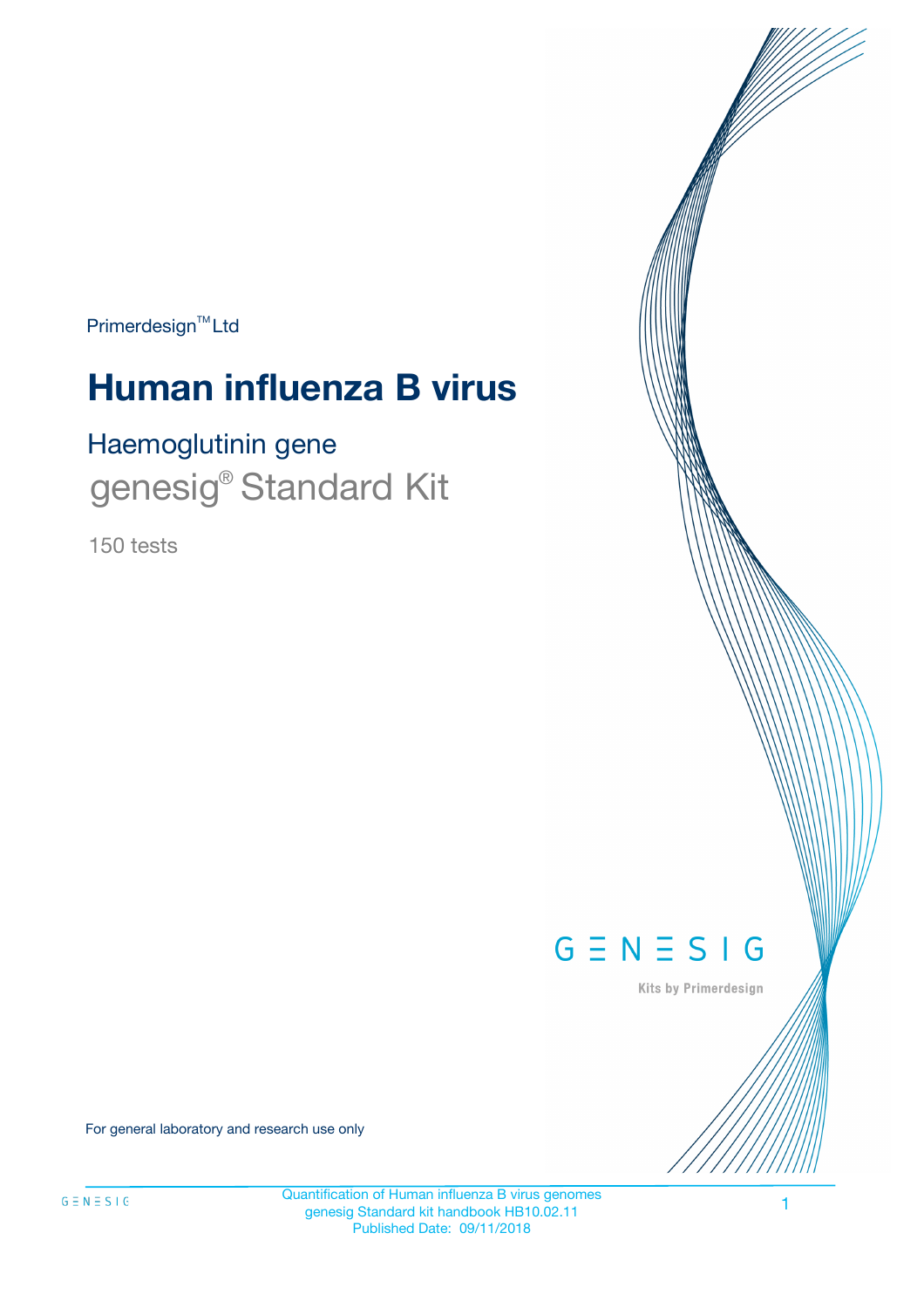# Introduction to Human influenza B virus

Influenza, commonly known as the flu, is an infectious disease of birds and mammals caused by an RNA virus of the family Orthomyxoviridae (the influenza viruses). In people, common symptoms of influenza are fever, sore throat, muscle pains, severe headache, coughing, and weakness and fatigue. In more serious cases, influenza causes pneumonia, which can be fatal, particularly in young children and the elderly. Although the common cold is sometimes confused with influenza, it is a much less severe disease and caused by a different virus. Similarly, gastroenteritis is sometimes called "stomach flu" or "24-hour flu", but is unrelated to influenza.

Typically, influenza is transmitted from infected mammals through the air by coughs or sneezes creating aerosols containing the virus, and from infected birds through their droppings. Influenza can also be transmitted by saliva, nasal secretions, feces and blood. Infections either occur through direct contact with these bodily fluids, or by contact with contaminated surfaces. Flu viruses can remain infectious for over 30 days at 0°C (32°F) and about one week at human body temperature, although they are rapidly inactivated by disinfectants and detergents.

Flu spreads around the world in seasonal epidemics, killing millions of people in pandemic years and hundreds of thousands in non-pandemic years. Three influenza pandemics occurred in the 20th century—each following a major genetic change in the virus—and killed tens of millions of people. Often, these pandemics result from the spread of a flu virus between animal species. Since it first killed humans in Asia in the 1990s a deadly avian strain of H5N1 has posed the greatest influenza pandemic threat. However, this virus has not yet mutated to spread easily between people.

Influenzavirus B is a genus in the virus family Orthomyxoviridae. The only species in this genus is called "Influenza B virus". Influenza B viruses are only known to infect humans and seals, giving them influenza. This limited host range is apparently responsible for the lack of Influenzavirus B caused influenza pandemics in contrast with those caused by the morphologically similar Influenzavirus A as both mutate by both genetic drift and reassortment.

Further diminishing the impact of this virus in man, influenza B viruses evolve slower than A viruses and faster than C viruses. Influenzavirus B mutates at a rate 2-3 times lower than type A. However, influenza B mutates enough that lasting immunity is not possible.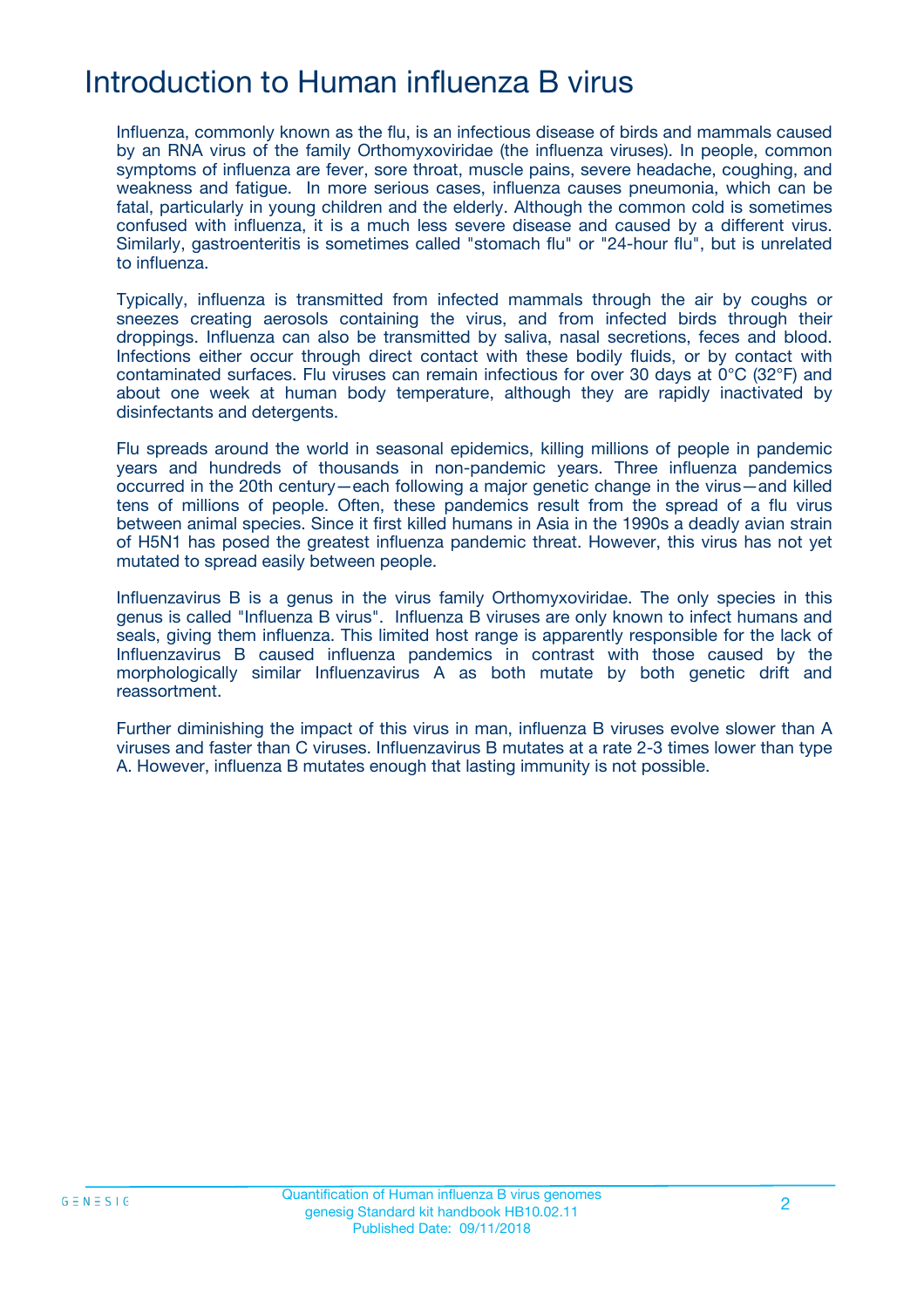# **Specificity**

The Primerdesign genesig Kit for Human influenza B virus (FluB) genomes is designed for the in vitro quantification of FluB genomes. The kit is designed to have a broad detection profile. Specifically, the primers represent 100% homology with over 95% of the NCBI database reference sequences available at the time of design.

The dynamics of genetic variation means that new sequence information may become available after the initial design. Primerdesign periodically reviews the detection profiles of our kits and when required releases new versions.

The primers have 100% homology with over 95% of reference sequences contained in the NCBI database and therefore have a very broad quantification profile. However, due to the inherent instability of RNA viral genomes, it is not possible guarantee quantification of all clinical isolates.

If you require further information, or have a specific question about the detection profile of this kit then please send an e.mail to enquiry@primerdesign.co.uk and our bioinformatics team will answer your question.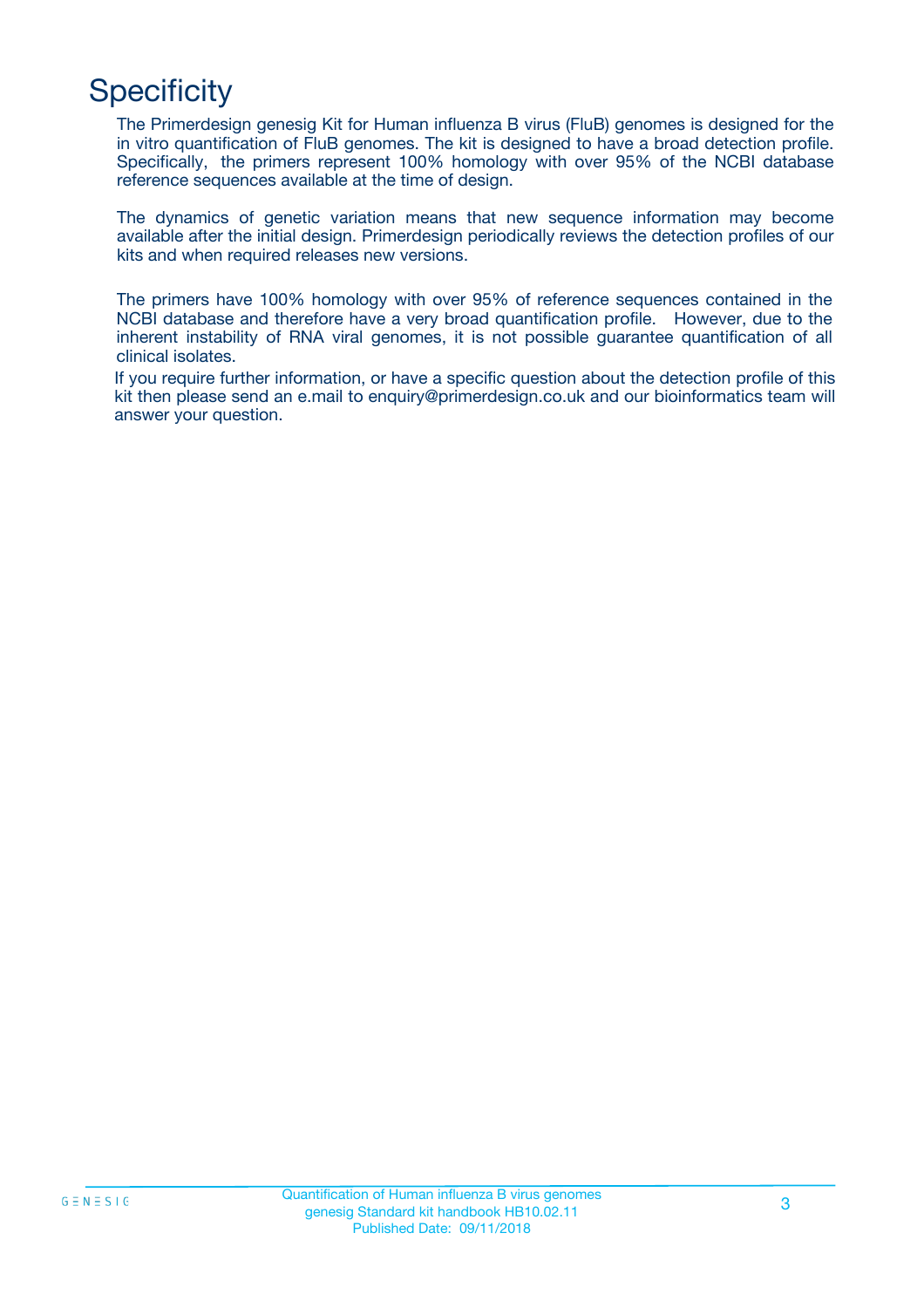## Kit contents

- **FluB specific primer/probe mix (150 reactions BROWN)** FAM labelled
- **FluB positive control template (for Standard curve RED)**
- **RNase/DNase free water (WHITE)** for resuspension of primer/probe mixes
- **Template preparation buffer (YELLOW)** for resuspension of positive control template and standard curve preparation

## **Reagents and equipment to be supplied by the user**

#### **Real-time PCR Instrument**

#### **Extraction kit**

This kit is recommended for use with genesig Easy DNA/RNA Extraction kit. However, it is designed to work well with all processes that yield high quality RNA and DNA with minimal PCR inhibitors.

**oasigTM lyophilised OneStep or Precision**®**PLUS OneStep 2X RT-qPCR Master Mix** Contains complete OneStep RT-qPCR master mix

**Pipettors and Tips**

**Vortex and centrifuge**

**Thin walled 1.5 ml PCR reaction tubes**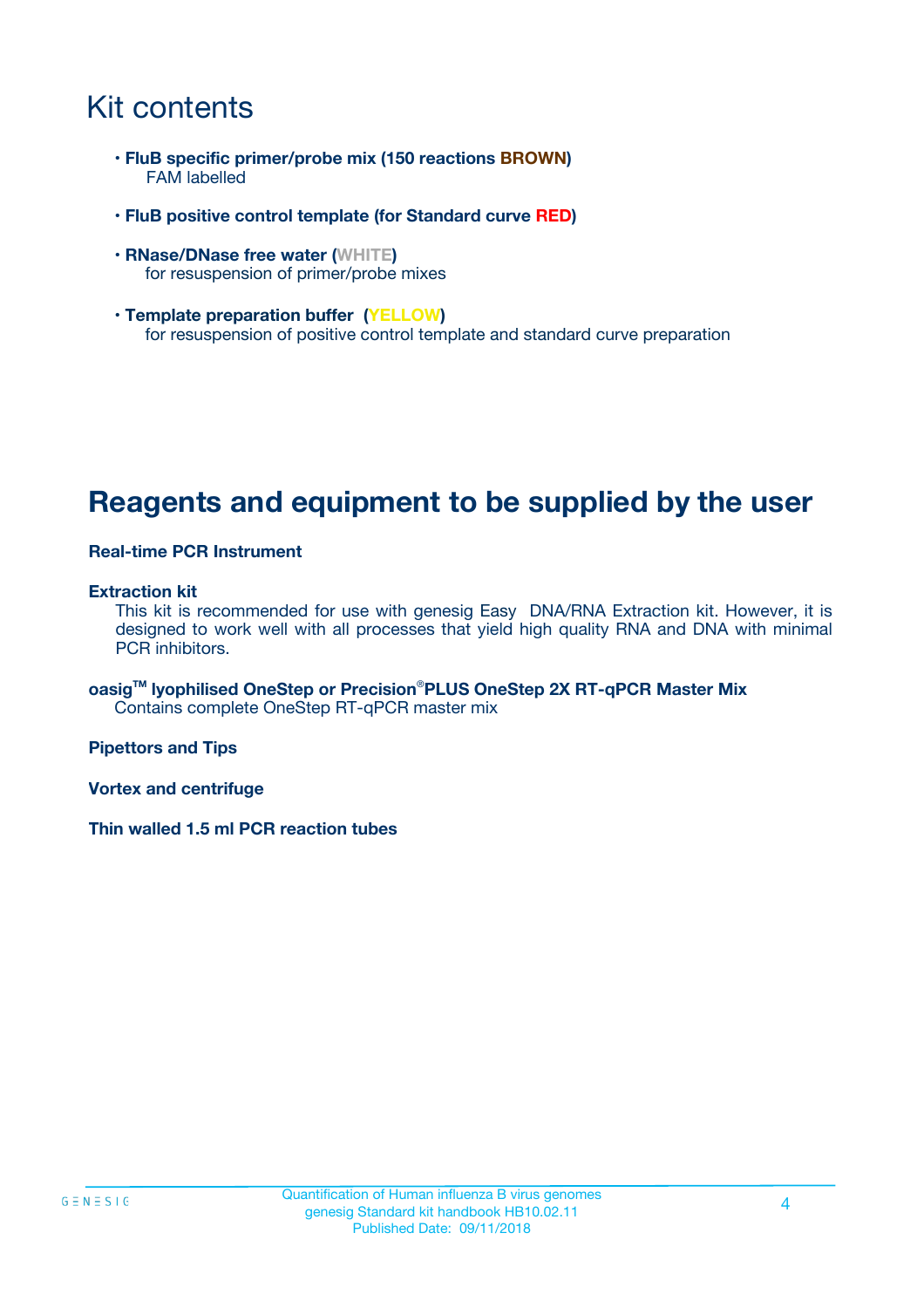### Kit storage and stability

This kit is stable at room temperature but should be stored at -20ºC on arrival. Once the lyophilised components have been resuspended they should not be exposed to temperatures above -20°C for longer than 30 minutes at a time and unnecessary repeated freeze/thawing should be avoided. The kit is stable for six months from the date of resuspension under these circumstances.

If a standard curve dilution series is prepared this can be stored frozen for an extended period. If you see any degradation in this serial dilution a fresh standard curve can be prepared from the positive control.

Primerdesign does not recommend using the kit after the expiry date stated on the pack.

### Suitable sample material

All kinds of sample material suited for PCR amplification can be used. Please ensure the samples are suitable in terms of purity, concentration, and RNA/DNA integrity. Always run at least one negative control with the samples. To prepare a negative-control, replace the template RNA sample with RNase/DNase free water.

### Dynamic range of test

Under optimal PCR conditions genesig FluB detection kits have very high priming efficiencies of >95% and can detect less than 100 copies of target template.

### Notices and disclaimers

This product is developed, designed and sold for research purposes only. It is not intended for human diagnostic or drug purposes or to be administered to humans unless clearly expressed for that purpose by the Food and Drug Administration in the USA or the appropriate regulatory authorities in the country of use. During the warranty period Primerdesign genesig detection kits allow precise and reproducible data recovery combined with excellent sensitivity. For data obtained by violation to the general GLP guidelines and the manufacturer's recommendations the right to claim under guarantee is expired. PCR is a proprietary technology covered by several US and foreign patents. These patents are owned by Roche Molecular Systems Inc. and have been sub-licensed by PE Corporation in certain fields. Depending on your specific application you may need a license from Roche or PE to practice PCR. Additional information on purchasing licenses to practice the PCR process may be obtained by contacting the Director of Licensing at Roche Molecular Systems, 1145 Atlantic Avenue, Alameda, CA 94501 or Applied Biosystems business group of the Applera Corporation, 850 Lincoln Centre Drive, Foster City, CA 94404. In addition, the 5' nuclease assay and other homogeneous amplification methods used in connection with the PCR process may be covered by U.S. Patents 5,210,015 and 5,487,972, owned by Roche Molecular Systems, Inc, and by U.S. Patent 5,538,848, owned by The Perkin-Elmer Corporation.

### Trademarks

Primerdesign™ is a trademark of Primerdesign Ltd.

genesig $^\circledR$  is a registered trademark of Primerdesign Ltd.

The PCR process is covered by US Patents 4,683,195, and 4,683,202 and foreign equivalents owned by Hoffmann-La Roche AG. BI, ABI PRISM® GeneAmp® and MicroAmp® are registered trademarks of the Applera Genomics (Applied Biosystems Corporation). BIOMEK® is a registered trademark of Beckman Instruments, Inc.; iCycler™ is a registered trademark of Bio-Rad Laboratories, Rotor-Gene is a trademark of Corbett Research. LightCycler™ is a registered trademark of the Idaho Technology Inc. GeneAmp®, TaqMan® and AmpliTaqGold® are registered trademarks of Roche Molecular Systems, Inc., The purchase of the Primerdesign™ reagents cannot be construed as an authorization or implicit license to practice PCR under any patents held by Hoffmann-LaRoche Inc.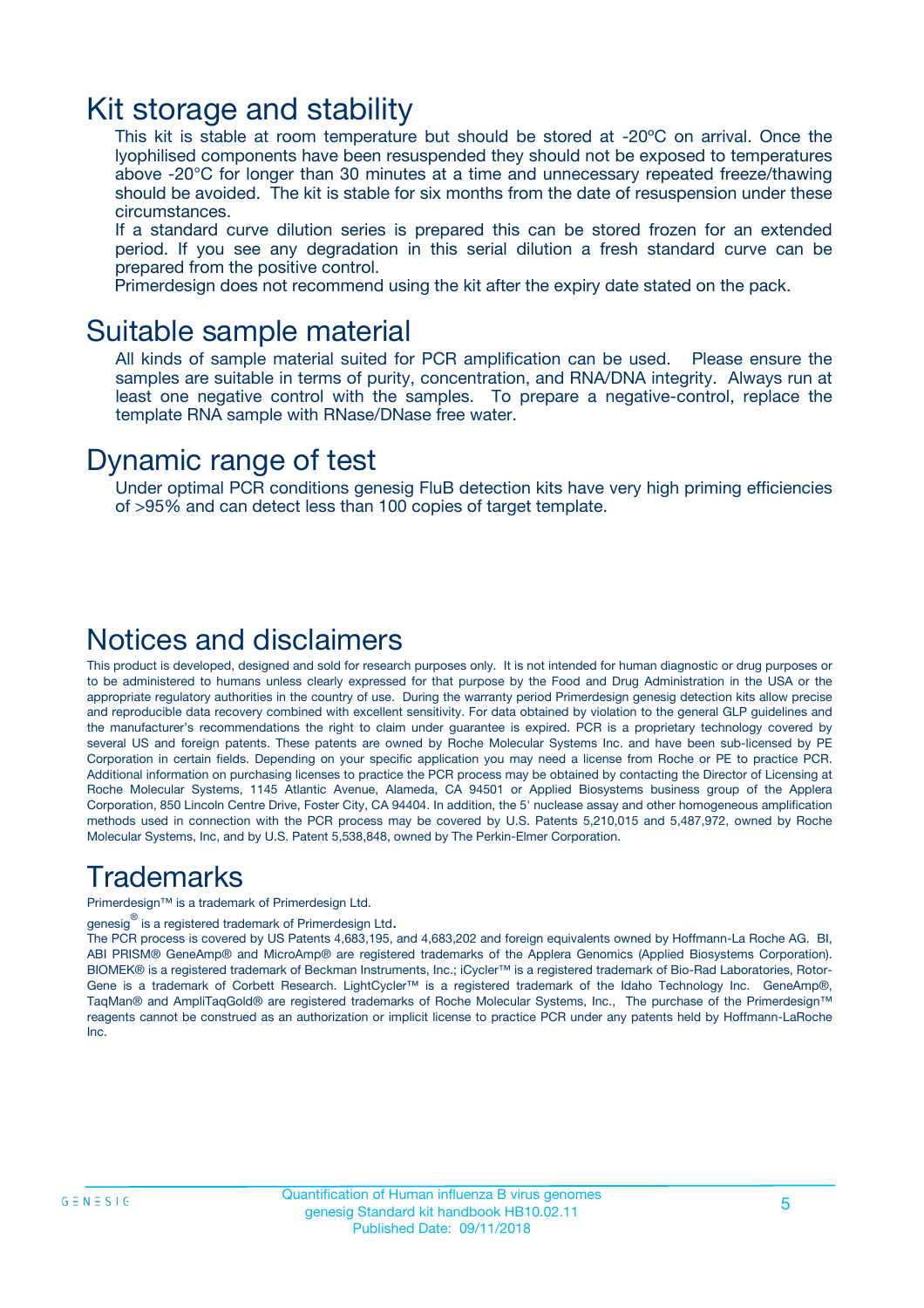# Principles of the test

#### **Real-time PCR**

A FluB specific primer and probe mix is provided and this can be detected through the FAM channel.

The primer and probe mix provided exploits the so-called TaqMan® principle. During PCR amplification, forward and reverse primers hybridize to the FluB cDNA. A fluorogenic probe is included in the same reaction mixture which consists of a DNA probe labeled with a 5`-dye and a 3`-quencher. During PCR amplification, the probe is cleaved and the reporter dye and quencher are separated. The resulting increase in fluorescence can be detected on a range of qPCR platforms.

#### **Positive control**

For copy number determination and as a positive control for the PCR set up, the kit contains a positive control template. This can be used to generate a standard curve of FluB copy number / Cq value. Alternatively the positive control can be used at a single dilution where full quantitative analysis of the samples is not required. Each time the kit is used, at least one positive control reaction must be included in the run. A positive result indicates that the primers and probes for detecting the target FluB gene worked properly in that particular experimental scenario. If a negative result is obtained the test results are invalid and must be repeated. Care should be taken to ensure that the positive control does not contaminate any other kit component which would lead to false-positive results. This can be achieved by handling this component in a Post PCR environment. Care should also be taken to avoid cross-contamination of other samples when adding the positive control to the run. This can be avoided by sealing all other samples and negative controls before pipetting the positive control into the positive control well.

#### **Negative control**

To validate any positive findings a negative control reaction should be included every time the kit is used. For this reaction the RNase/DNase free water should be used instead of template. A negative result indicates that the reagents have not become contaminated while setting up the run.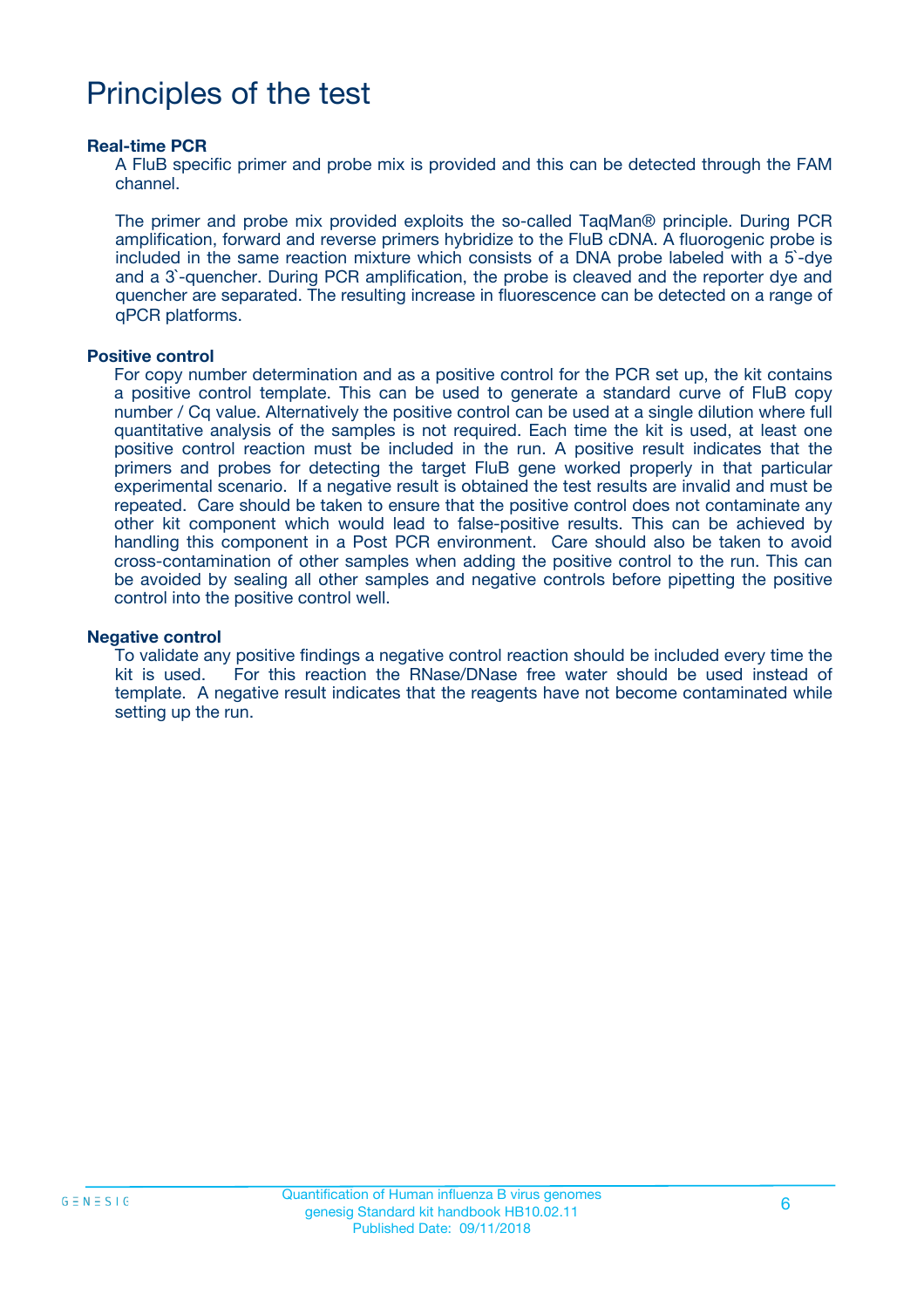### Resuspension protocol

To minimize the risk of contamination with foreign DNA, we recommend that all pipetting be performed in a PCR clean environment. Ideally this would be a designated PCR lab or PCR cabinet. Filter tips are recommended for all pipetting steps.

#### **1. Pulse-spin each tube in a centrifuge before opening.**

This will ensure lyophilised primer and probe mix is in the base of the tube and is not spilt upon opening the tube.

#### **2. Resuspend the kit components in the RNase/DNase free water supplied, according to the table below:**

To ensure complete resuspension, vortex each tube thoroughly.

| Component - resuspend in water | <b>Volume</b> |
|--------------------------------|---------------|
| <b>Pre-PCR pack</b>            |               |
| FluB primer/probe mix (BROWN)  | 165 ul        |

#### **3. Resuspend the positive control template in the template preparation buffer supplied, according to the table below:**

To ensure complete resuspension, vortex the tube thoroughly.

| Component - resuspend in template preparation buffer |         |  |
|------------------------------------------------------|---------|--|
| <b>Post-PCR heat-sealed foil</b>                     |         |  |
| FluB Positive Control Template (RED) *               | .500 ul |  |

\* This component contains high copy number template and is a VERY significant contamination risk. It must be opened and handled in a separate laboratory environment, away from the other components.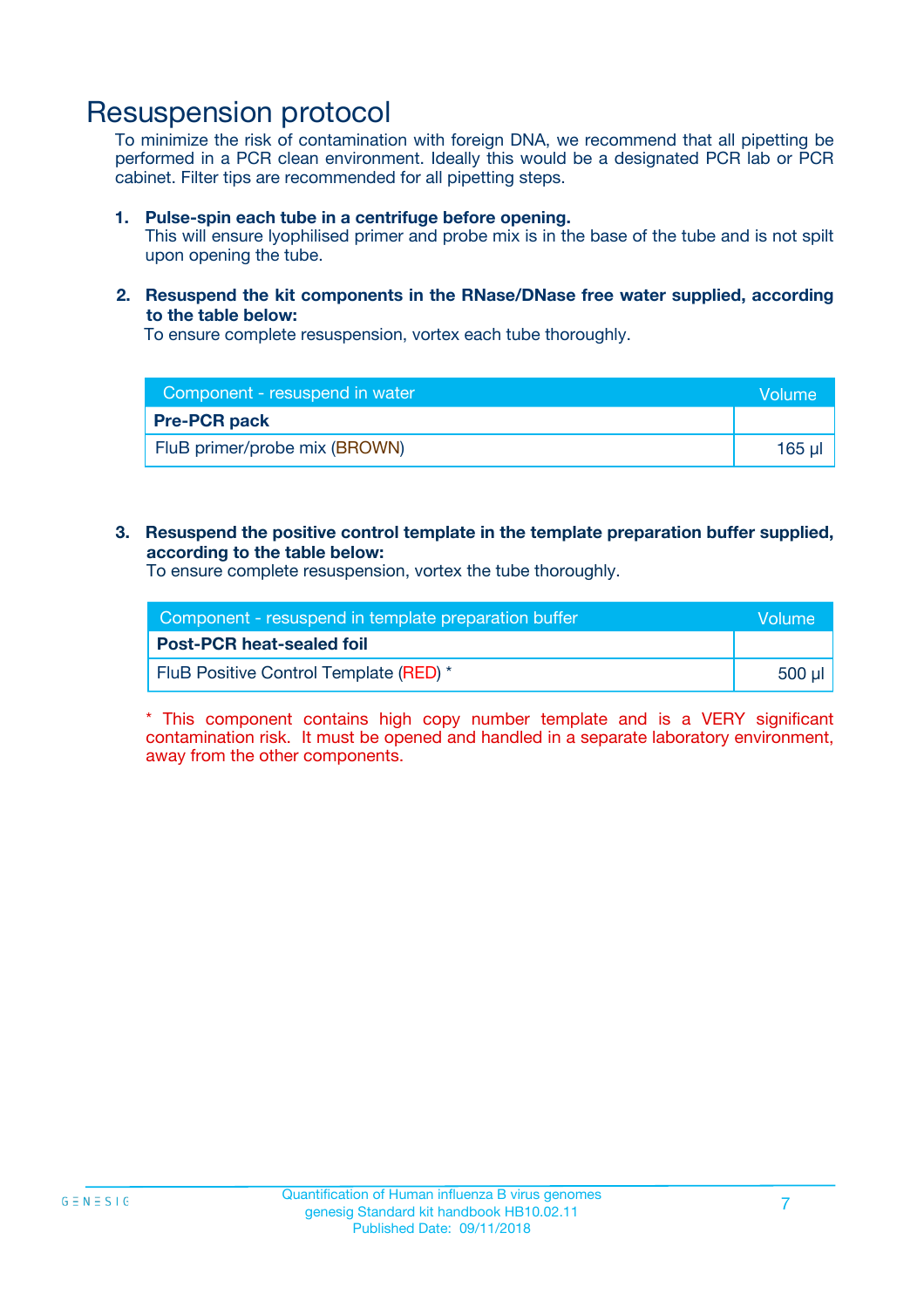## OneStep RT-qPCR detection protocol

A OneStep approach combining the reverse transcription and amplification in a single closed tube is the preferred method. If, however, a two step approach is required see page 10.

#### **For optimum performance and sensitivity.**

All pipetting steps and experimental plate set up should be performed on ice. After the plate is poured proceed immediately to the OneStep amplification protocol. Prolonged incubation of reaction mixes at room temperature can lead to PCR artifacts that reduce the sensitivity of detection.

**1. For each RNA sample prepare a reaction mix according to the table below:** Include sufficient reactions for positive and negative controls.

| Component                                                    | <b>Volume</b> |
|--------------------------------------------------------------|---------------|
| oasig OneStep or PrecisionPLUS OneStep 2X RT-qPCR Master Mix | 10 µl         |
| FluB primer/probe mix (BROWN)                                | 1 µI          |
| <b>RNase/DNase free water (WHITE)</b>                        | 4 µl          |
| <b>Final Volume</b>                                          | <u>15 µl</u>  |

- **2. Pipette 15µl of this mix into each well according to your qPCR experimental plate set up.**
- **3. Pipette 5µl of RNA template into each well, according to your experimental plate set up.**

For negative control wells use 5µl of RNase/DNase free water. The final volume in each well is 20ul.

**4. If a standard curve is included for quantitative analysis prepare a reaction mix according to the table below:**

| Component                                                    | Volume |
|--------------------------------------------------------------|--------|
| oasig OneStep or PrecisionPLUS OneStep 2X RT-qPCR Master Mix | 10 µl  |
| FluB primer/probe mix (BROWN)                                | 1 µl   |
| <b>RNase/DNase free water (WHITE)</b>                        | 4 µl   |
| <b>Final Volume</b>                                          | 15 µl  |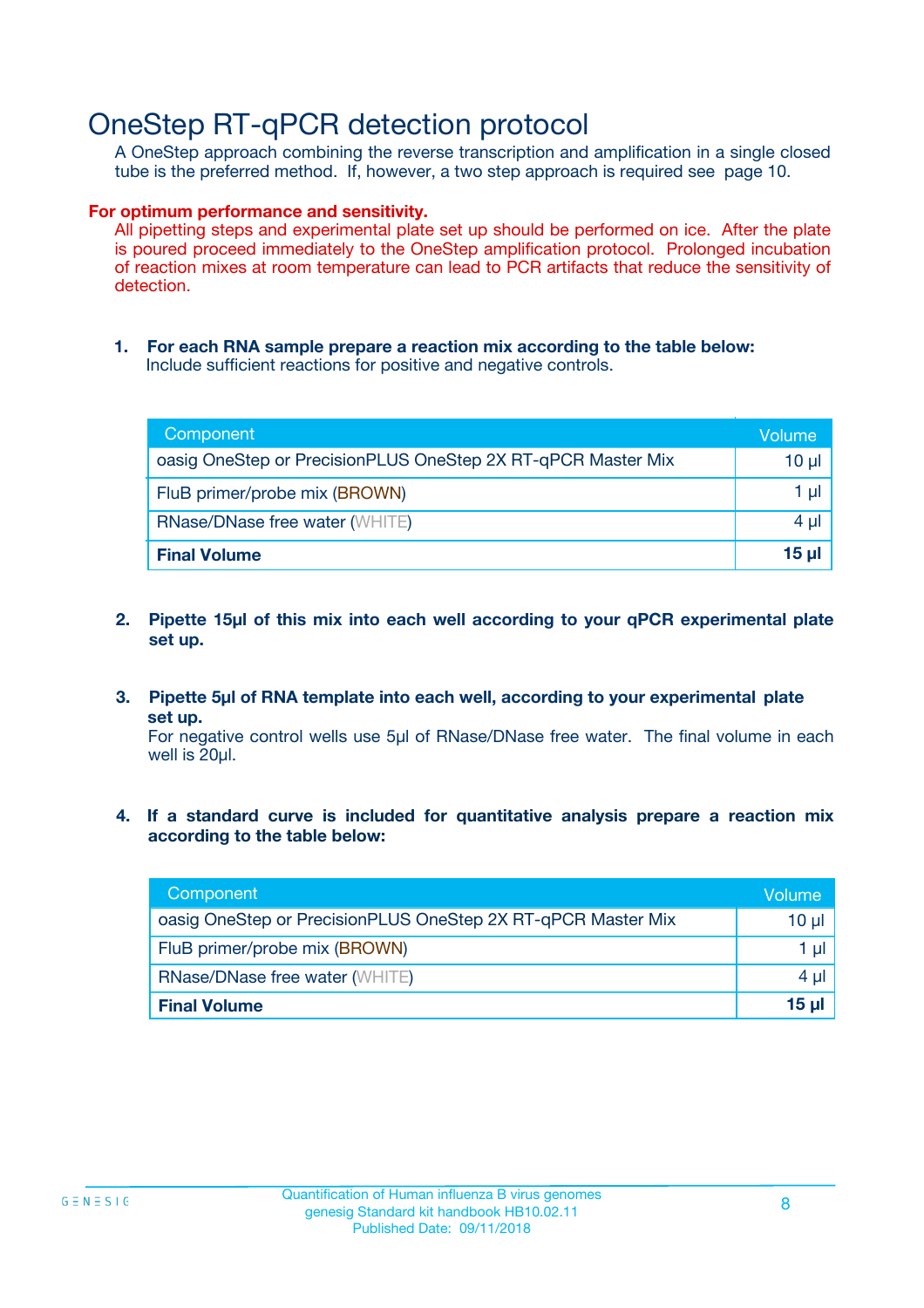#### **5. Preparation of standard curve dilution series**

- 1) Pipette 90µl of template preparation buffer into 5 tubes and label 2-6
- 2) Pipette 10µl of Positive Control Template (RED) into tube 2
- 3) Vortex thoroughly
- 4) Change pipette tip and pipette 10µl from tube 2 into tube 3
- 5) Vortex thoroughly

Repeat steps 4 and 5 to complete the dilution series

| <b>Standard Curve</b>         | <b>Copy Number</b>     |
|-------------------------------|------------------------|
| Tube 1 Positive control (RED) | $2 \times 10^5$ per µl |
| Tube 2                        | $2 \times 10^4$ per µl |
| Tube 3                        | $2 \times 10^3$ per µl |
| Tube 4                        | $2 \times 10^2$ per µl |
| Tube 5                        | 20 per $\mu$           |
| Tube 6                        | 2 per µl               |

**6. Pipette 5µl of standard template into each well for the standard curve according to your plate set up**

The final volume in each well is 20ul.

# OneStep RT-qPCR amplification protocol

Amplification conditions using oasig OneStep or PrecisionPLUS OneStep 2X RT-qPCR Master Mix.

|             | <b>Step</b>                  | <b>Time</b>      | <b>Temp</b>    |
|-------------|------------------------------|------------------|----------------|
|             | <b>Reverse Transcription</b> | $10 \text{ min}$ | $55^{\circ}$ C |
|             | Enzyme activation            | 2 min            | $95^{\circ}$ C |
| Cycling x50 | Denaturation                 | 10 <sub>s</sub>  | $95^{\circ}$ C |
|             | <b>DATA COLLECTION *</b>     | 60 s             | $60^{\circ}$ C |

\* Fluorogenic data should be collected during this step through the FAM channel